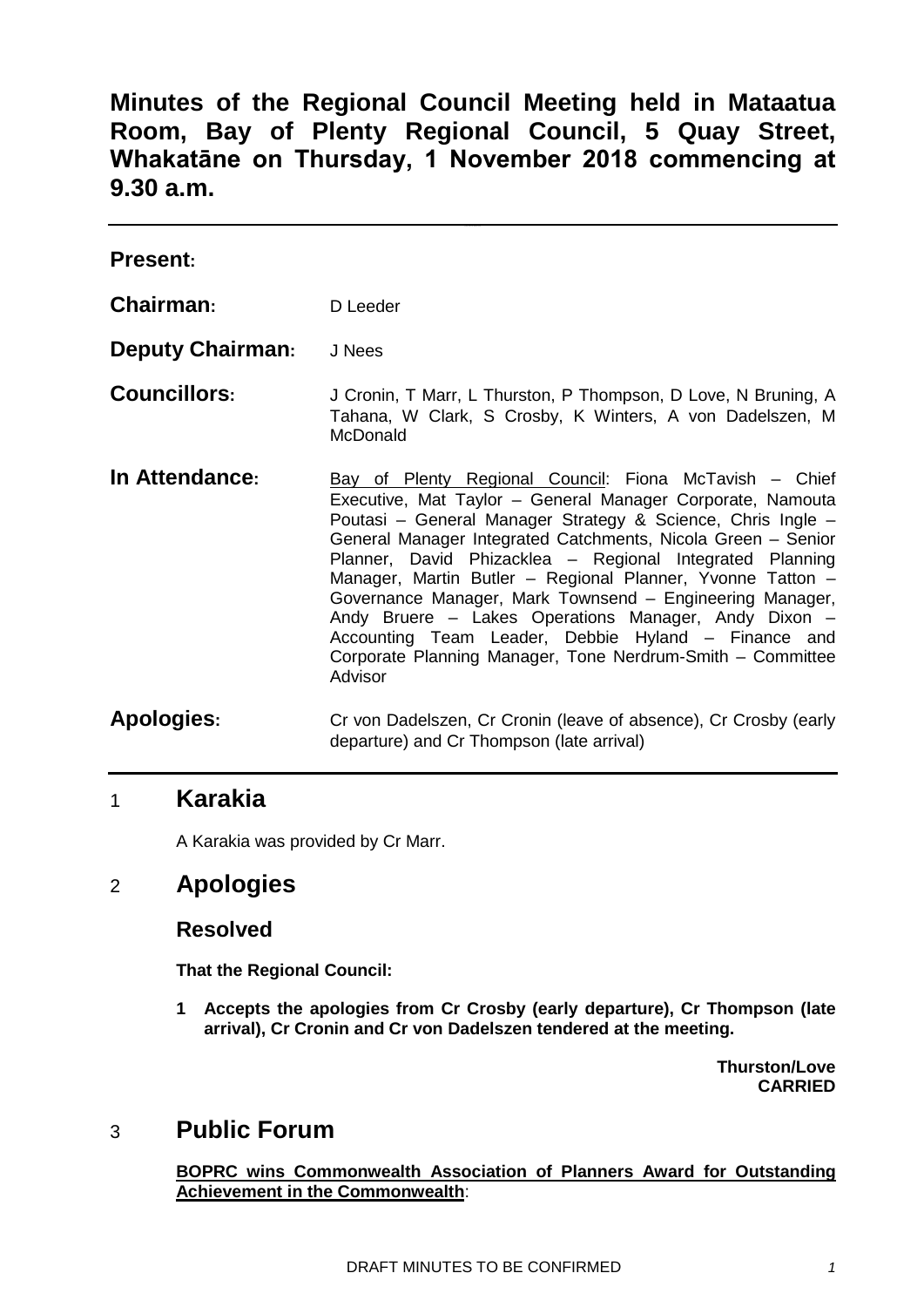Staff attended the meeting for an official recognition of the Commonwealth Association of Planners Award:

• David Phizacklea, - Regional Integrated Planning Manager, Martin Butler – Regional Planner, Marie Radford – Planning Coordinator and Namouta Poutasi, General Manager, Strategy and Science, with the following staff being unable to attend: Nassah Steed – Programme Leader, Kerry Gosling – Senior Community Engagement Advisor and Stephanie McDonald – Community Engagement Team Leader.

The following external consultants were recognised for their contribution:

• Gerard Willis - Enfocus, Dr Wendy Saunders - GNS Science and Dr Margaret Kilvington - Independent Social Research Evaluation & Facilitation.

# 4 **Acceptance of Late Items**

Nil

# 5 **General Business**

Nil

# 6 **Confidential Business to be Transferred into the Open**

Nil

# 7 **Declaration of Conflicts of Interest**

Nil

9.44 am Cr Thompson **entered** the meeting.

# 8 **Previous Minutes**

### 8.1 **Regional Council Minutes - 27 September 2018**

### **Resolved**

**That the Regional Council:**

**1 Confirms the Regional Council Minutes - 27 September 2018**

#### Matters Arising:

- Zone 2 presentation regarding recycling of tires/burning of plastics to be scheduled as an item on a future Regional Direction & Delivery Committee (RDD) agenda
- Chief Executive to follow up on the concerns expressed regarding the current BOPLASS model and report back to Councillors.

**Nees/Love CARRIED**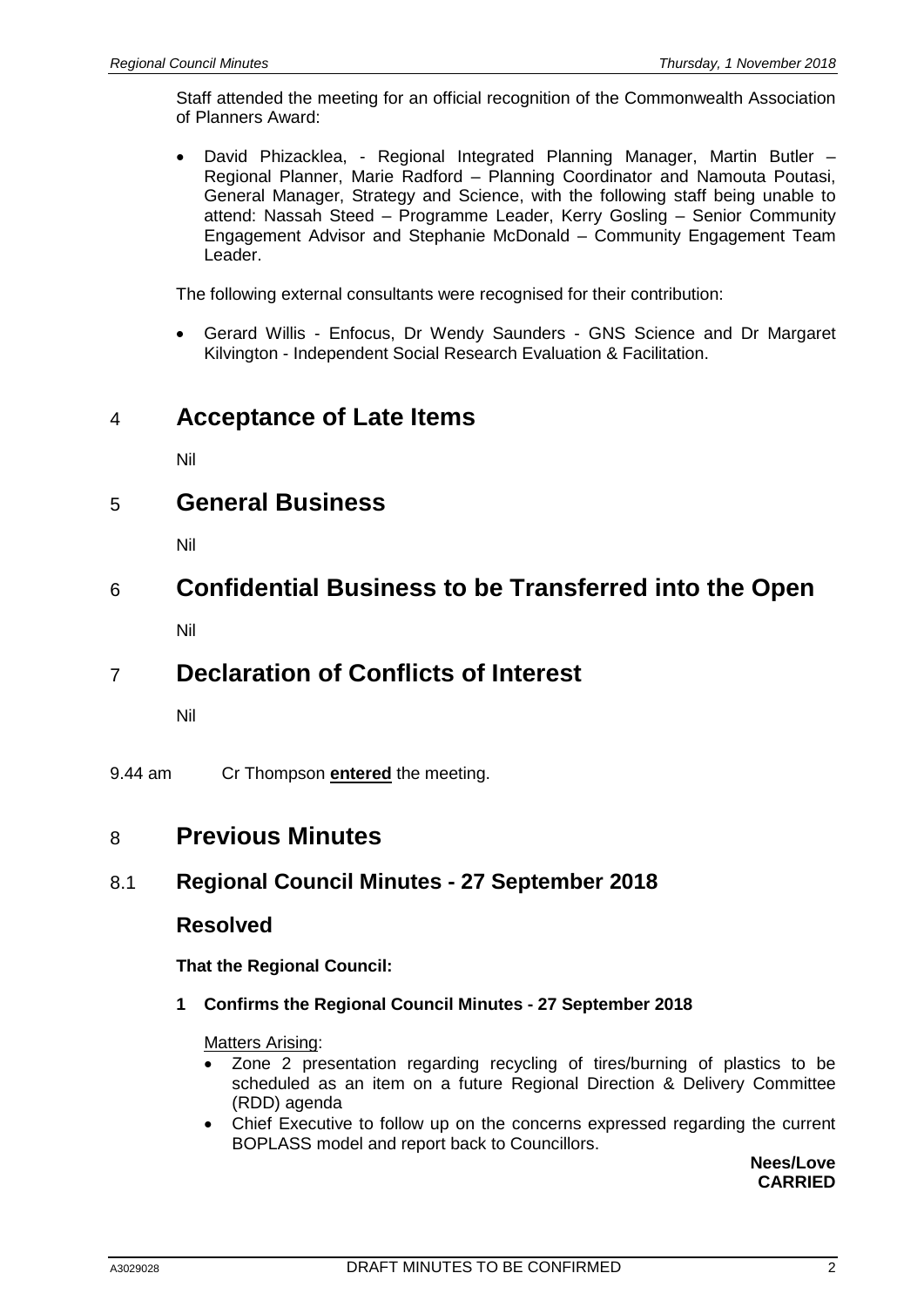## 9 **Reports**

### 9.1 **Chairman's Report**

Chairman Leeder provided an outline of the report as included in the agenda.

Key Points – Staff

- University of Waikato Tauranga Campus was scheduled to open in March 2019 and an invitation for Councillors to attend was expected
- The Annual Reports from the University of Waikato would be presented to RDD **Committee**
- Professor Chris Battershill and Professor Troy Baisden, University of Waikato would be scheduled to present to Councillors prior to the end of 2018.

### **Resolved**

**That the Regional Council:**

**1 Receives the report, Chairman's Report.**

#### **Leeder/Winters CARRIED**

### 9.2 **Chief Executive's Report**

The Chief Executive presented this item.

#### Key Points

- Emphasised the focus on monitoring and business, e.g. procurement, as reflected in the agenda
- Leadership Team was focussing on the Fit for Purpose proposal
- Participating in the Murray Darling Basin study tour had been a highlight.

#### Key Points – Members

• Noted the establishment of the new Biosecurity Forum.

### **Resolved**

**That the Regional Council:**

**1 Receives the report, Chief Executive's Report.**

#### **Winters/Bruning CARRIED**

## 9.3 **Presentation: Murray Darling Basin Study Tour**

*Refer PowerPoint Presentation - Objective A3005521*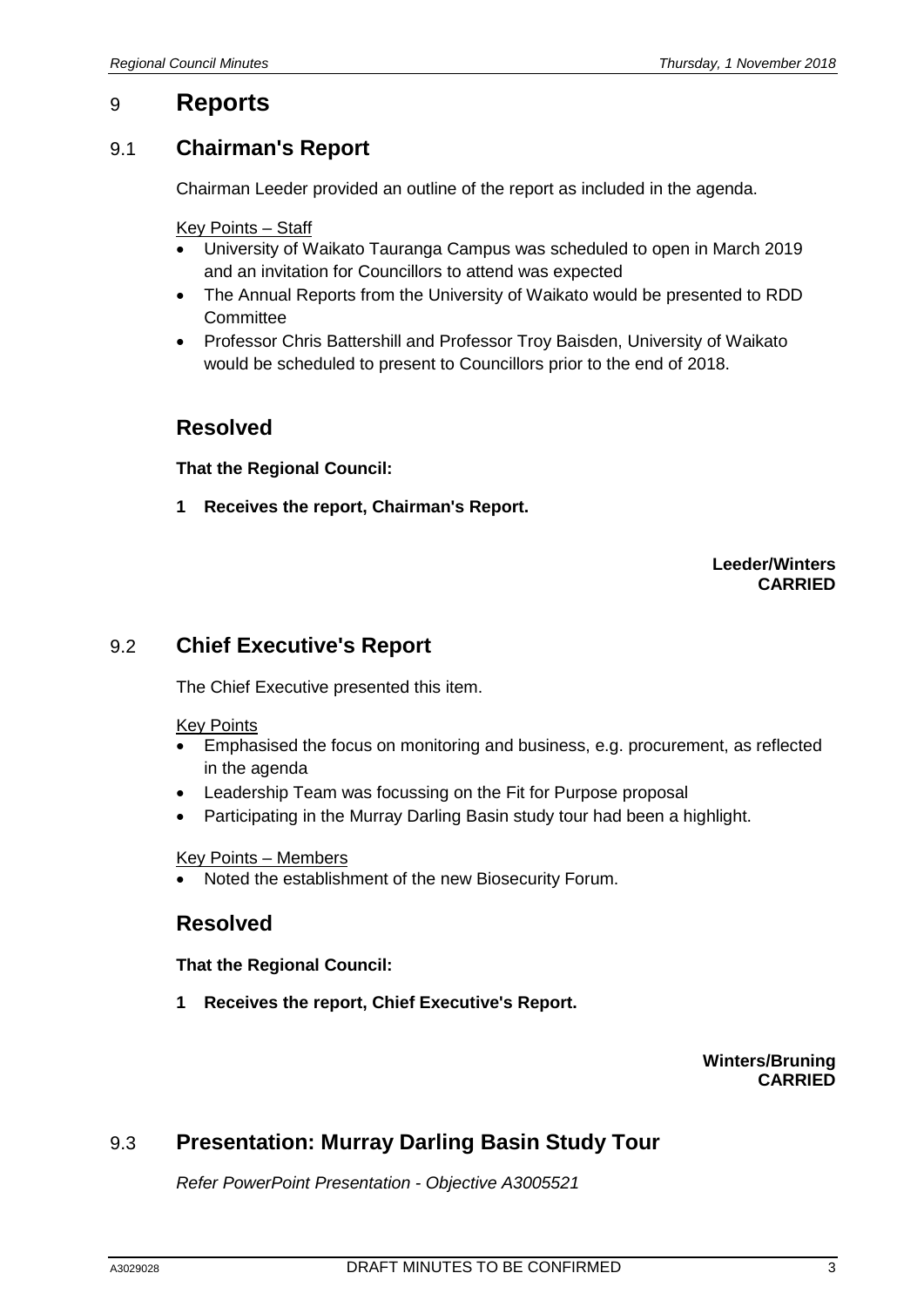Chairman Leeder provided an outline of the study tour to Murray Darling Basin, Australia.

Nicola Green – Senior Planner provided a PowerPoint presentation as follows:

Key Points of Presentation

- Murray Darling Basin Study Tour
- Who did meet?
- MDB water management is complex
- The Murray-Darling Basin
- Massive irrigation infrastructure network
- Growing Demand
- Climate is changing
- Crisis drive major change
- Basin Plan outcomes
- Actions include
- Environmental Water
- Annual Allocation
- Variable effects
- Disadvantages/costs
- What could we learn from this for NZ.

#### In Response to Questions

- Groundwater rising inland was forcing salt to the surface and causing damage to the vegetation
- Water rights in Australia was tied to land ownership, which meant owners could commercialise the water supply on their properties
- The Commonwealth had purchased approximately 25% of existing water rights and invested significantly in water infrastructure for the benefit of the environment
- Efficiencies in the allocation of water was a significant issue as the current distribution was uneven and not well aligned with requirements.

#### Key Points – Members

- Noted that Central Government compliance and enforcement supported the regulatory network and closely monitored the allocation and use of water
- In parts of Australia, access to water was a life and death situation, in particular for farmers.

**Staff Follow-up** 

- Bay of Plenty water storage, seen in relation to over/under supply, to be further investigated and reported to RDD Committee in 2019
- Confirmation regarding the water availability for the Rangiuru Business Park (Lower Kaituna Plains) to be provided to Councillors.

### 9.4 **Integrated Catchments and Biosecurity Procurement 2019/20 - 2024/25**

Chris Ingle – General Manager Integrated Catchments and Mark Townsend – Engineering Manager provided an overview of Items 9.4, 9.5 and 9.6, which all related to procurement.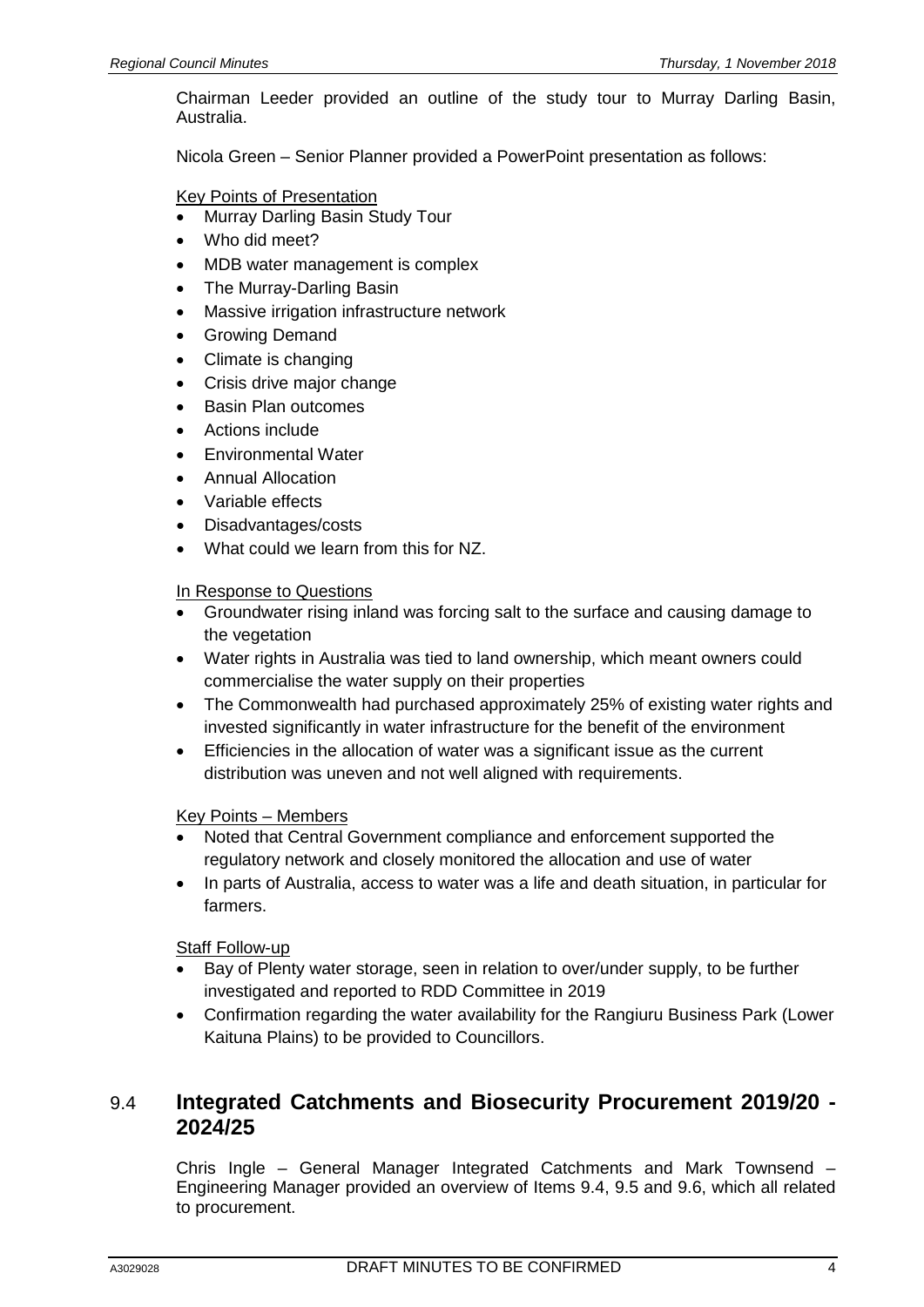In Response to Questions

- Staff considered that the locally supplied native plants met Council's needs
- The identified expenditure was within allocated budgets, and was only presented to Council for approval as the values exceeded delegated authority.

#### **Resolved**

**That the Regional Council:**

- **1 Receives the report, Integrated Catchments and Biosecurity Procurement 2019/20 - 2023-24;**
- **2 Approves the Procurement Plan for Integrated Catchments and Biosecurity (attached);**
- **3 Notes the procurement process proposed for remaining Integrated Catchments and Biosecurity contract work outlined in this paper.**
- **4 Delegates the Chief Executive the authority to award contracts procured through the Procurement Plan.**
- **5 Confirms the decision has a low level of significance.**

**Leeder/Crosby CARRIED**

### 9.5 **Contract Plant Supply to Flagship Restoration Projects**

#### **Resolved**

**That the Regional Council:**

- **1 Receives the report, Contract plant supply to flagship restoration projects;**
- **2 Approves the value of this contract (total value range is between \$885,000 - \$1,050,000) as required by the Procurement Manual;**
- **3 Delegates responsibility to the Chief Executive for awarding the contract to the successful tenderer(s).**

**Leeder/Crosby CARRIED**

### 9.6 **Capital Works Procurement Plan 2018/19**

#### **Resolved**

**That the Regional Council:**

**1 Receives the report, Capital Works Procurement Plan 2018/19;**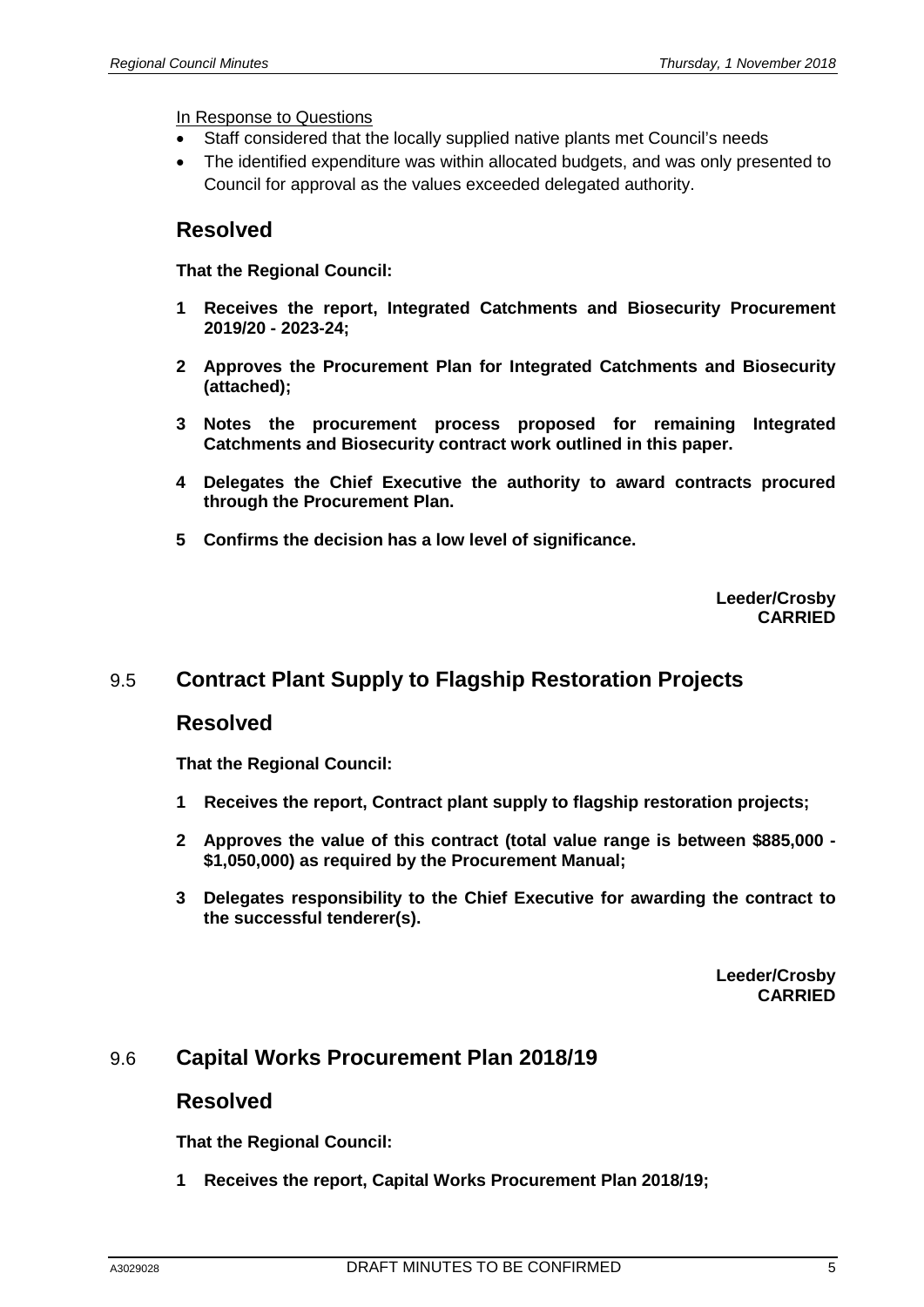- **2 Approves the attached Procurement Plan for 2018/19 Capital Works; and**
- **3 Approves going to market to invite tenders for the six capital works projects as set out in the attached Procurement Plan.**
- **4 Delegates to the Chief Executive the authority to award the contracts for each capital project, providing the tender price is within the approved capital project budgets as set out in the Long Term Plan 2018-2028 (see section 4);**
- **5 Delegates to the Chief Executive the authority to execute the contracts with the successful tenderers.**

**Leeder/Crosby CARRIED**

- 10.27 am The meeting **adjourned**.
- 10.45 am The meeting **reconvened**.

#### 9.7 **Amendments to Rotorua Te Arawa Lakes Strategy Group Agreement and Terms of Reference**

Yvonne Tatton – Governance Manager and Chris Ingle – General Manager Integrated Catchments presented this item.

Key Points

- An amendment to the Rotorua Te Arawa Lakes Strategy Group Agreement was sought to allow for the appointment of a non-voting Chairperson
- The Strategy Group's membership was established under Deed Settlement, which dictated its composition
- The Strategy Group and Te Arawa Lakes Trust had coined the term 'Independent Chairperson', which was driven by the wish to retain Sir Toby Curtis as the Chair.

Key Points – Members

- Queried whether the term 'Independent Chair' was appropriate as Sir Toby Curtis belonged to one of the partner organisations
- Concerned that the amendments to the Strategy Group's Terms of Reference and delegated authority could have implications for the Council that was not yet clearly identified.

### **Resolved**

**That the Regional Council:**

**1 Leave this matter to lie on the table and for it to be brought back to a future meeting of Council.**

> **Thurston/Love CARRIED**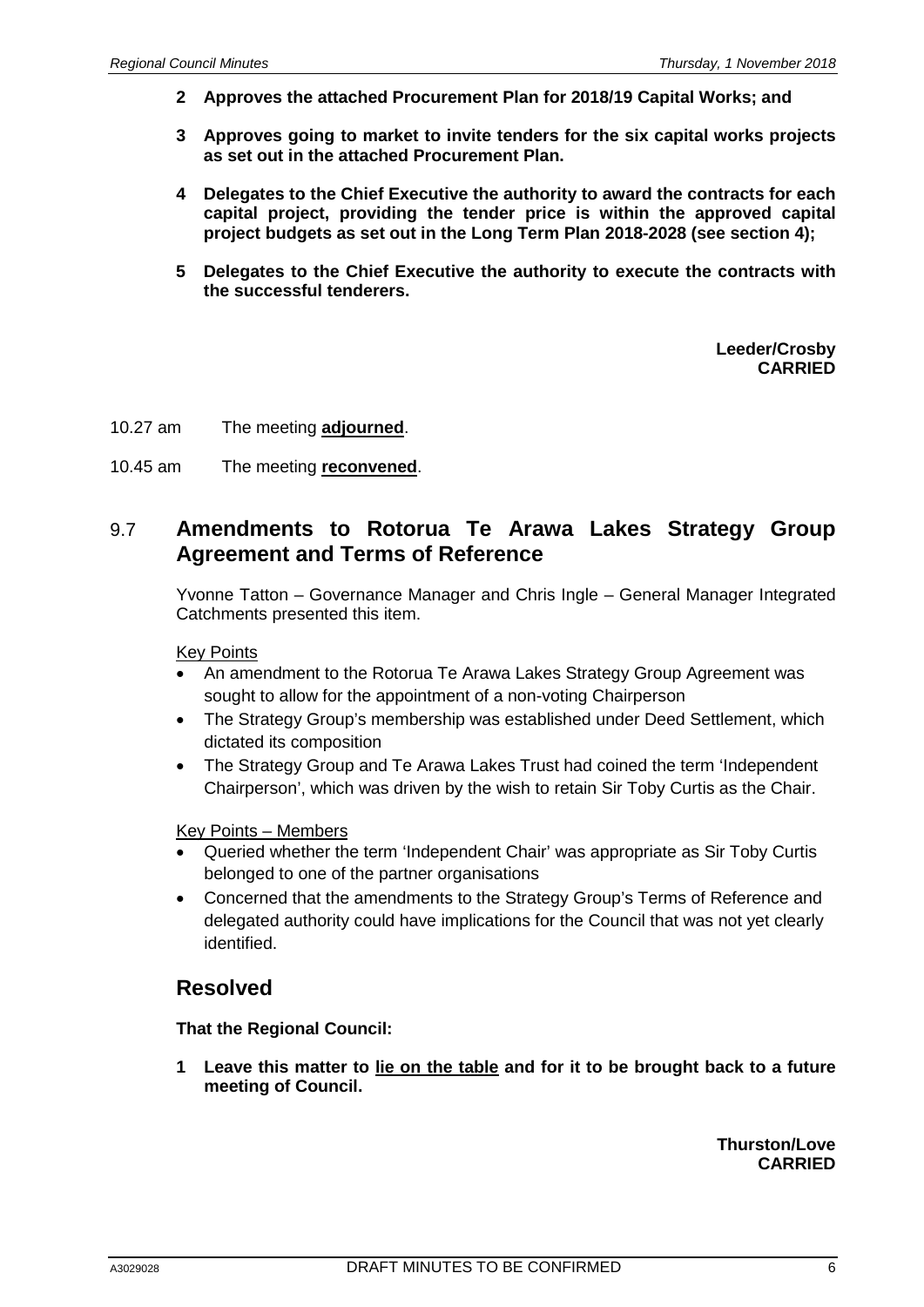### 9.8 **Appointment of Bay of Plenty Regional Council Independent Electoral Officer**

Yvonne Tatton – Governance Manager presented this item.

In Response to Questions

- Noted that Tauranga City Council's voting system would change from First Past the Post (FPP) to Single Transferable Vote (STV) for the 2019 Local Government elections
- Warwick Lampp of Electionz.com was the appointed Electoral Officer for a number of Authorities in the Bay of Plenty region
- TCC had indicated their wish to participate in the trial on-line voting for 2019, which would impact on BOPRC and the BOP DHB
- A conversation between the three authorities with regards to the on-line voting trial was yet to be had.

## **Resolved**

**That the Regional Council:**

- **1 Receives the report, Appointment of Bay of Plenty Regional Council Independent Electoral Officer;**
- **2 Appoints Warwick Lampp from electionz.com as the Bay of Plenty Regional Council Electoral Officer, effective from 3 November 2018 to 2 November 2021.**

**Thompson/Bruning CARRIED**

## 9.9 **Public Excluded Section**

### **Resolved**

**Resolution to exclude the public**

**THAT the public be excluded from the following parts of the proceedings of this meeting.**

**The general subject of each matter to be considered while the public is excluded, the reason for passing this resolution in relation to each matter, and the specific grounds under section 48(1) of the Local Government Official Information and Meetings Act 1987 for the passing of this resolution are as follows:**

| <b>General Subject of Matter to</b><br>be Considered | <b>Reason for passing this</b><br>resolution in relation to this<br>matter    | <b>Grounds under Section</b><br>48(1) LGOIMA 1987 for<br>passing this resolution |
|------------------------------------------------------|-------------------------------------------------------------------------------|----------------------------------------------------------------------------------|
| <b>Bay of Connections Review</b>                     | To protect this information<br>so it doesn't prejudice<br>similar information | Good reason for<br>withholding exists under<br>Section 48(1)(a)                  |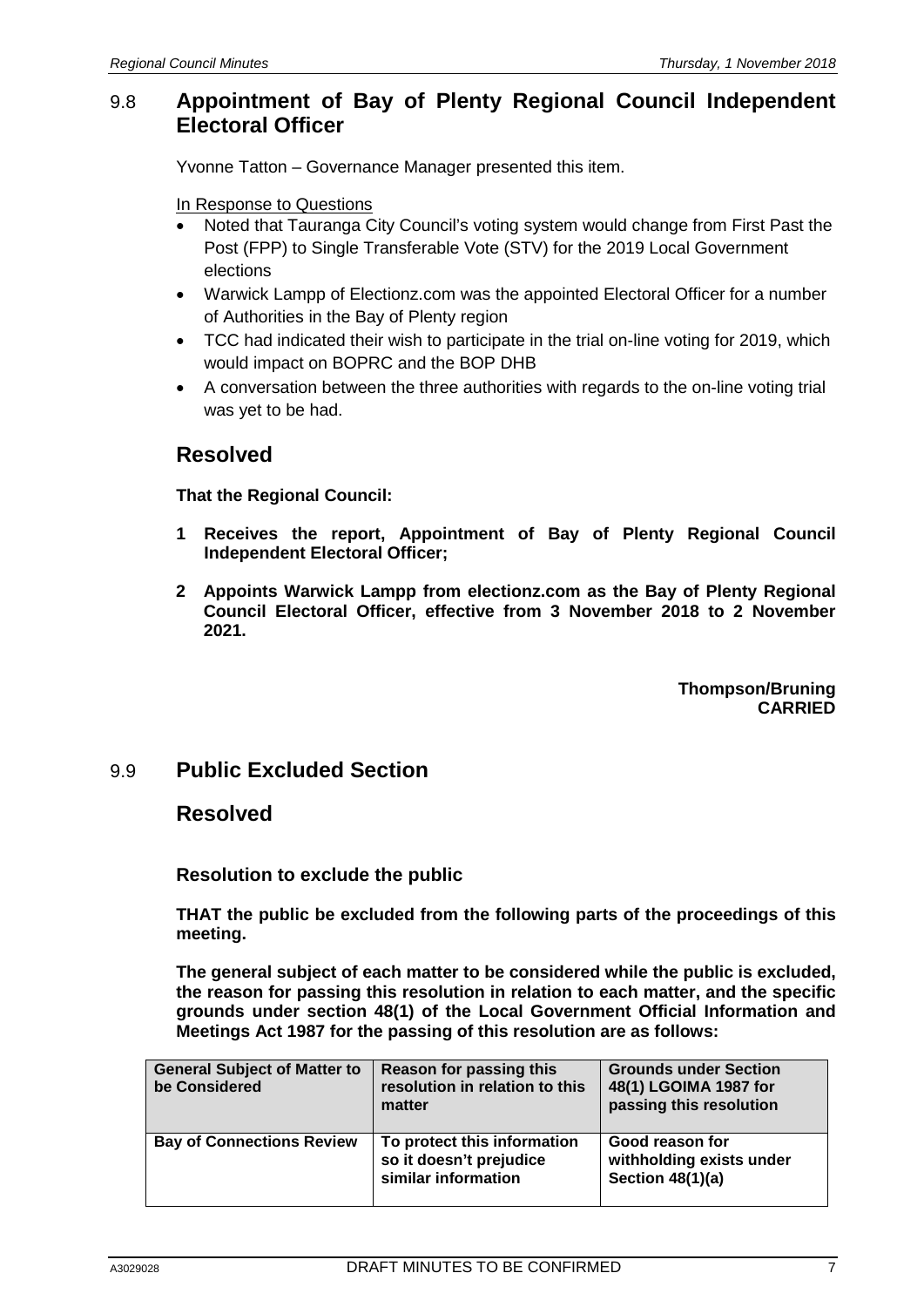#### **Leeder/Thurston CARRIED**

## 9.10 **Arotake Tuatahi 2018/19 - Performance Monitoring Report, July to September 2018**

*Refer PowerPoint Presentation - Objective A3029243*

Andy Dixon – Accounting Team Leader, Debbie Hyland – Finance and Corporate Planning Manager, Karen Aspey – People & Capability Manager and Sam Rossiter-Stead – Communications Manager presented this item and responded to questions.

#### Key Points of Presentation

- Arotake Tuatahi 2018/19
- A new approach for performance monitoring
- Financial Performance
- **Capital Projects**
- Treasury
- KPI performance
- Our People and Culture
- Health and Safety
- The work we do.

#### In Response to Questions

• The report provided valuable information in support of the self-assessment being undertaken as part of the Council Mark project.

#### Staff Follow-up

- A snapshot on how Capital Expenditure projects were tracking time wise to be included in future reports
- Copy of the report to be made available to Audit & Risk Committee's Independent Member Bruce Robertson.

#### **Resolved**

**That the Regional Council:**

- **1 Receives the report, Arotake Tuatahi 2018/19 - Performance Monitoring Report, July to September 2018;**
- **2 Provides feedback to staff on the new format and content of Arotake Tuatahi 2018/19.**

**Love/Nees CARRIED**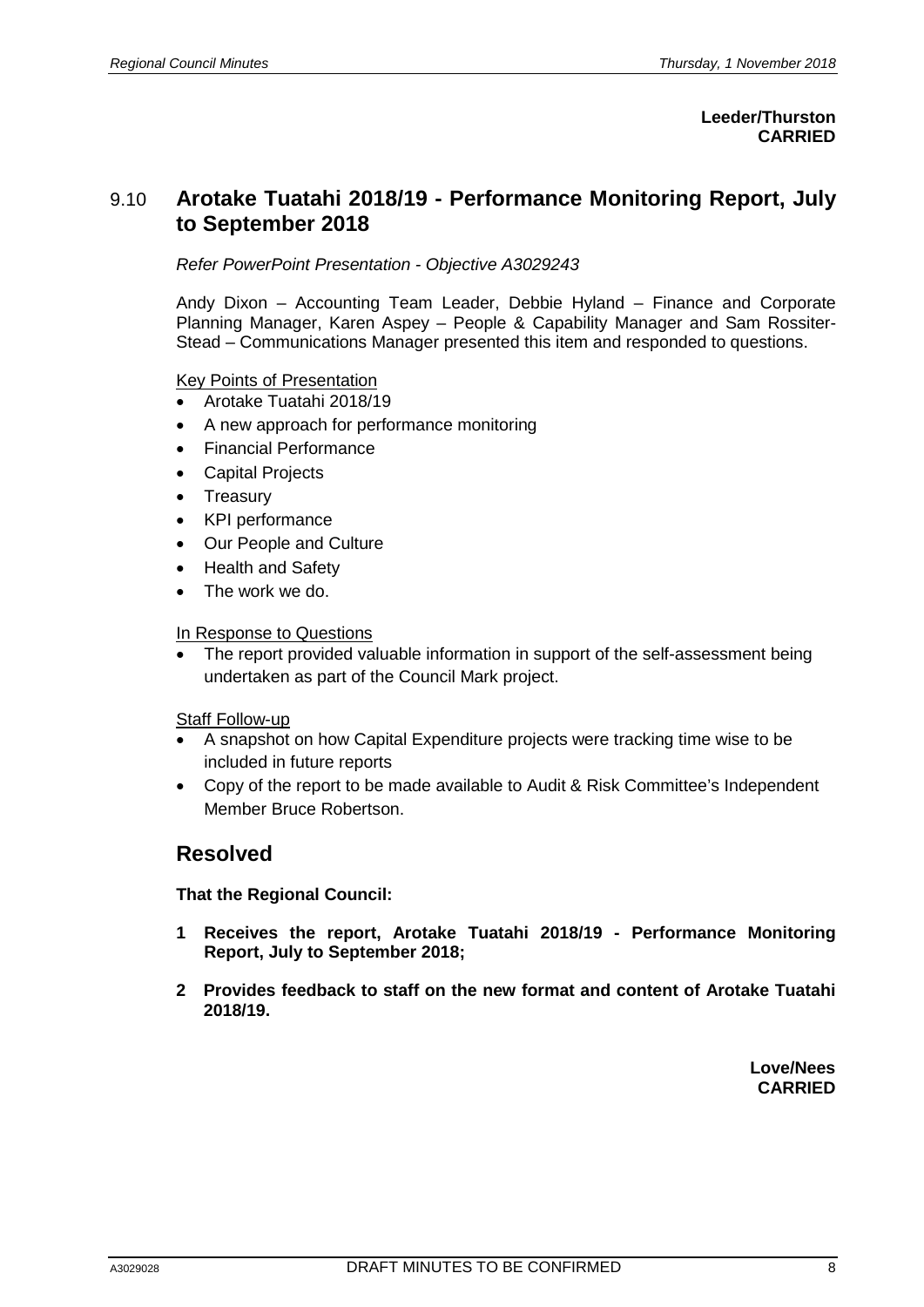### 9.11 **Rangitāiki Floodway - Consultation on Proposed Change of Consent**

*Refer PowerPoint Presentation – Objective A3028983*

Mark Townsend – Engineering Manager and Andy Bruere – Lakes Operations Manager presented this item.

Key Points of Presentation

- Rangitāiki Floodway Proposed Change of Consent Consultation
- Process Forwards
- Rangitāiki Floodway Spillway
- Spillway Options
- Widened Inflatable Rubber Dam
- Floodway Spillway Design 2008
- Lower Fixed Crest Weir
- Modified Spillway
- Potential Ponding Area
- Stopbank Raising.

#### In Response to Questions

- The rubber dam could be deflated or re-inflated in a flood event
- The ponding areas would only be used in exceptional circumstances and staff are working with the landowners who would be affected, e.g. Fonterra, so the impacts were well identified and understood
- The consent conditions for Fonterra's wastewater irrigation and treatment farm were closely monitored by Council
- Recognised the potential reduction in value for the affected properties, however, if this occurred, it was expected to be short-term only.

### **Resolved**

#### **That the Regional Council:**

**1 Receives the report, Rangitāiki Floodway - Consultation on Proposed Change of Consent.**

> **Leeder/Nees CARRIED**

#### 9.12 **Local Government Information and Meetings Act 1987 Requests for the Period 1 July 2017 to 30 June 2018**

Donna Llewell – In-House Legal Counsel and Mat Taylor – General Manager, Corporate presented this item.

Key Points

- This was the first time the report was available in the public arena
- 126 LGOIMA requests had been received in the 2017-18 year, with a large portion relating to the Edgecumbe floods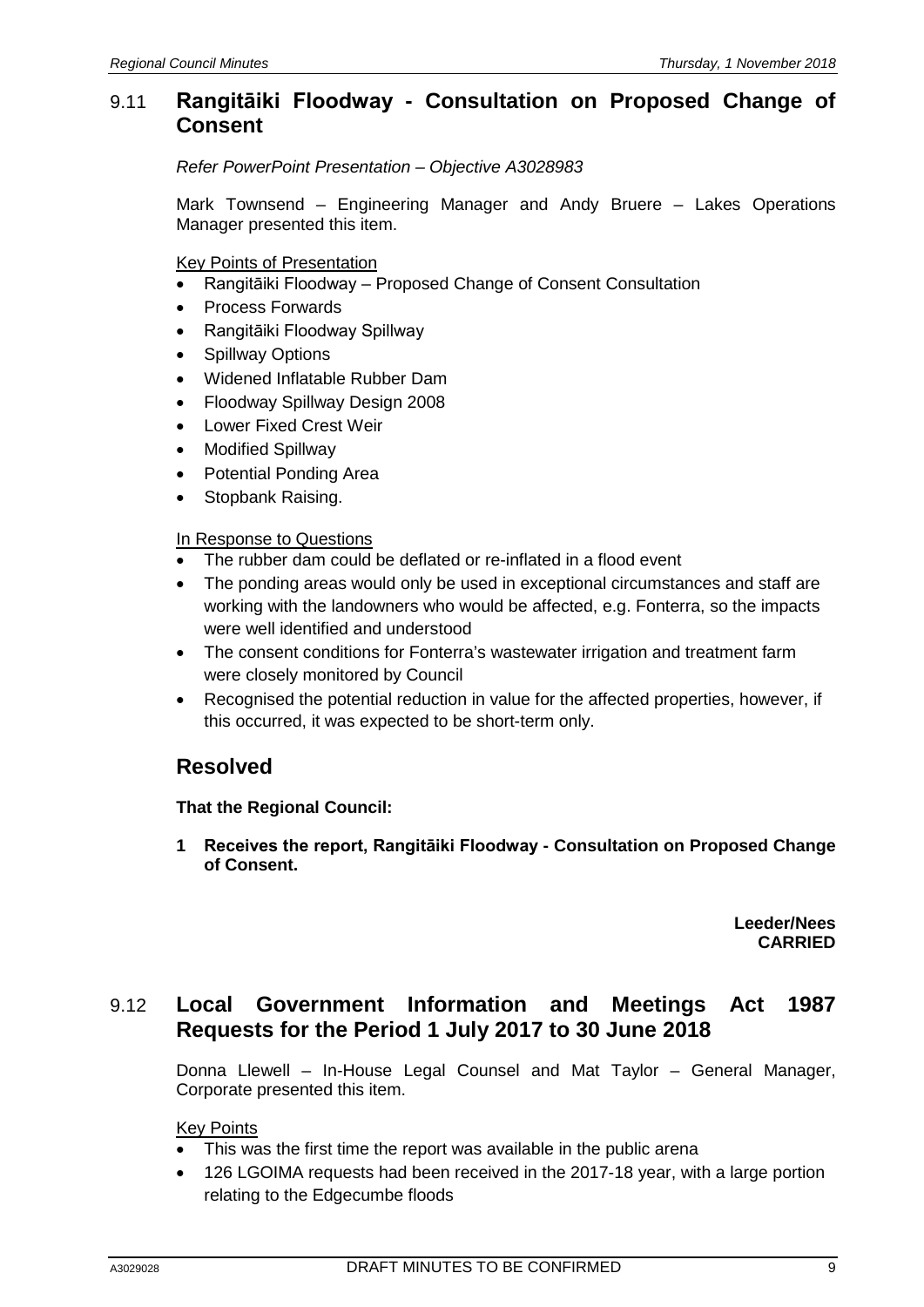- Charging for gathering information was applied where appropriate
- The Ombudsman Office was currently reviewing decisions by Council to withhold information with regards to Awatarariki Fanhead, Matatā.

Staff Follow-up

• Public Excluded requester schedule (not included in the agenda) to be made available in electronic form to Elected Members as a standard process.

#### **Resolved**

**That the Regional Council:**

**1 Receives the report, Local Government Information and Meetings Act 1987 Requests for the Period 1 July 2017 to 30 June 2018;**

> **Love/Thompson CARRIED**

### 9.13 **Public Excluded Section**

#### **Resolved**

**Resolution to exclude the public**

**THAT the public be excluded from the following parts of the proceedings of this meeting.**

**The general subject of each matter to be considered while the public is excluded, the reason for passing this resolution in relation to each matter, and the specific grounds under section 48(1) of the Local Government Official Information and Meetings Act 1987 for the passing of this resolution are as follows:**

| <b>General Subject of Matter to</b><br>be Considered                                    | <b>Reason for passing this</b><br>resolution in relation to this<br>matter    | <b>Grounds under Section</b><br>48(1) LGOIMA 1987 for<br>passing this resolution |
|-----------------------------------------------------------------------------------------|-------------------------------------------------------------------------------|----------------------------------------------------------------------------------|
| <b>Public Excluded Regional</b><br><b>Council Minutes - 27</b><br>September 2018        | Please ref to the relevant<br>sections of the open<br>minutes                 | Good reason for<br>withholding exists under<br>Section 48(1)(a)                  |
| <b>Bay of Connections Review</b>                                                        | To protect this information<br>so it doesn't prejudice<br>similar information | Good reason for<br>withholding exists under<br>Section 48(1)(a)                  |
| <b>Confidential - Arotake</b><br>Tuatahi PMR 2018/19<br>Quarter 1 - Appendix 1          | To prevent improper gain or<br>advantage                                      | Good reason for<br>withholding exists under<br>Section 48(1)(a)                  |
| <b>Results of the Chief</b><br>Executive's 90 Days Key<br><b>Performance Indicators</b> | To protect the privacy of an<br>individual                                    | Good reason for<br>withholding exists under<br>Section $48(1)(a)$                |

#### **Leeder/Thompson**